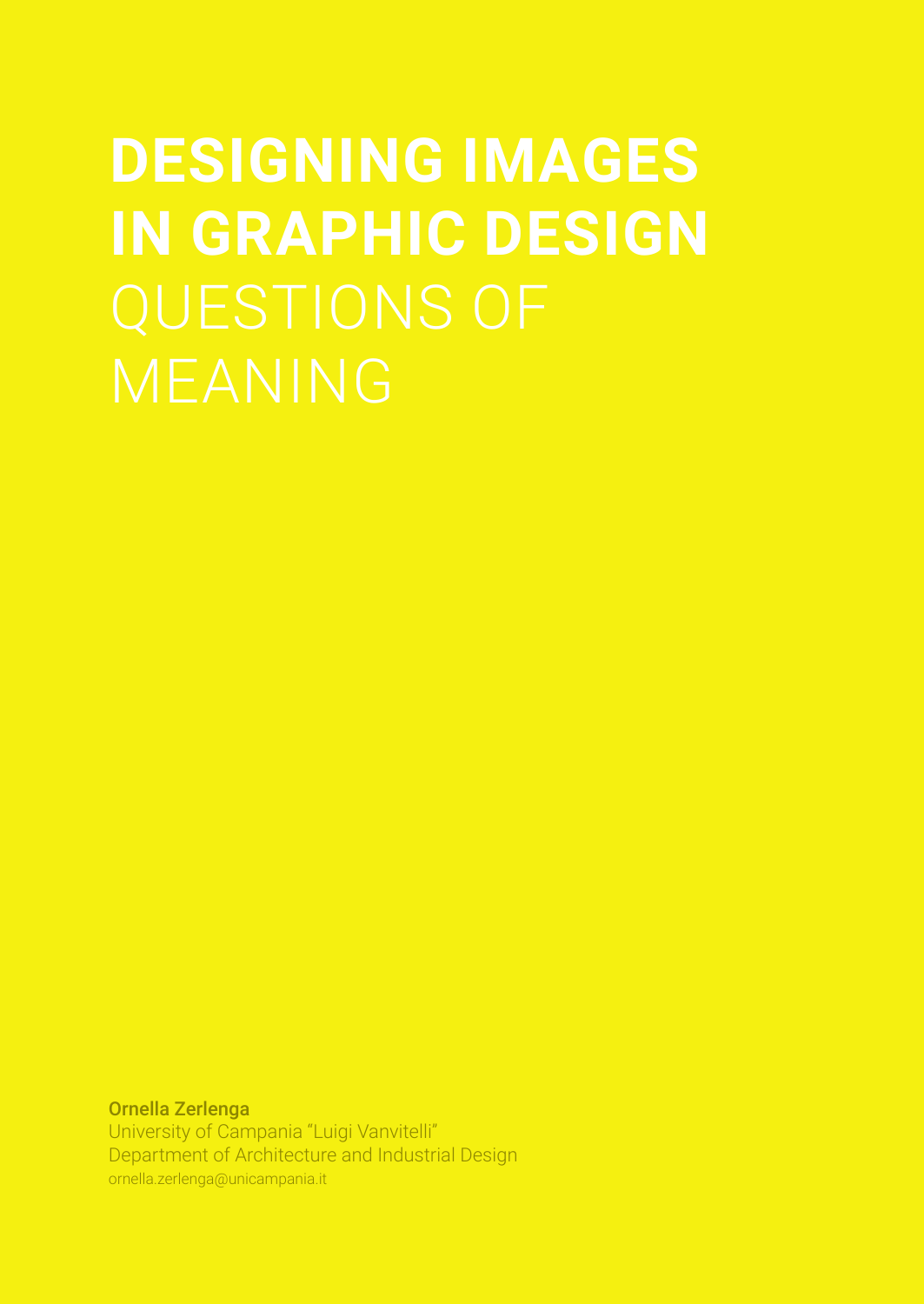## ESSAY 26/01

BASIC DESIGN DIGITAL GRAPHICS GRAPHIC DESIGN SOCIAL BRANDING VISUAL DESIGN

Respecting the interdisciplinary and collective nature of the journal, this article proposes a reflection on the value of the image. The reflection is focused on the area of graphic design in relation to two significant commercial and technological contexts, and on the theoretical foundations that participate in the construction of the image. The assumption, which is supported here, is the ethical role of the image, viewed with an eye to the past and a projection towards the future, considered within the academic area for a manifesto aimed at the construction of meaningful images.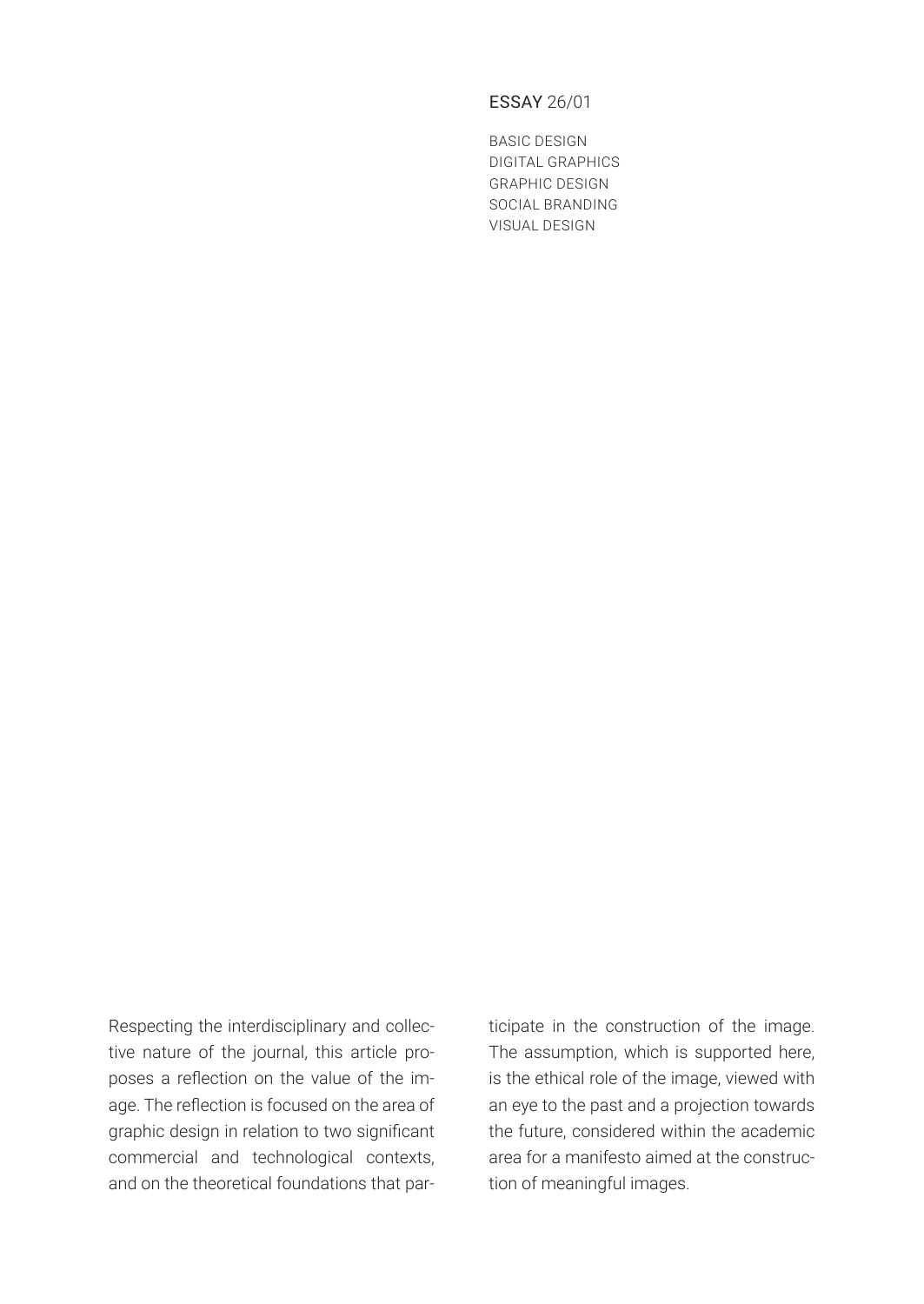## INTRODUCTION

Respecting the interdisciplinary and collective nature of the journal, this article is an open reflection on the focus it has chosen to pursue, which is to consider, from a multiplicity of points of view, "images for what they are, their conception, their production, their perception". In particular, the context this reflection addresses is graphic design, in relation to two significant commercial and technological contexts, and to the theoretical foundations that participate in the construction of the image. The assumption, which is supported here, is the ethical role of the image, viewed with an eye to the past and a projection towards the future. A future that, within the limits of this contribution, is considered within the academic area, and the outcome of which will appear as a manifesto aimed at the construction of meaningful images.

# "THE SPIRIT IS STIMULATED MORE SLOWLY BY THE EAR THAN BY THE EYE"

In 1982 Ernst Gombrich published his acclaimed book *The image and the eye*, which includes an interesting article titled "The visual image as a form of communication", published some years earlier in a special issue of *Scientific American*. This article is particularly significant for the considerations that will be developed here and for the conclusions towards which this article will aim. We would therefore like to begin with an ample excerpt, which we believe will serve as a proper "incipit": "Ours is a visual age. We are bombarded with pictures from morning till night. Opening our newspaper at breakfast, we see photographs of men and women in the news, and raising our eyes from the paper, we encounter the picture on the cereal package. The mail arrives and one envelope after the other discloses glossy folders with pictures of alluring landscapes and sunbathing girls to entice us to take a holiday cruise, or of elegant menswear to tempt us to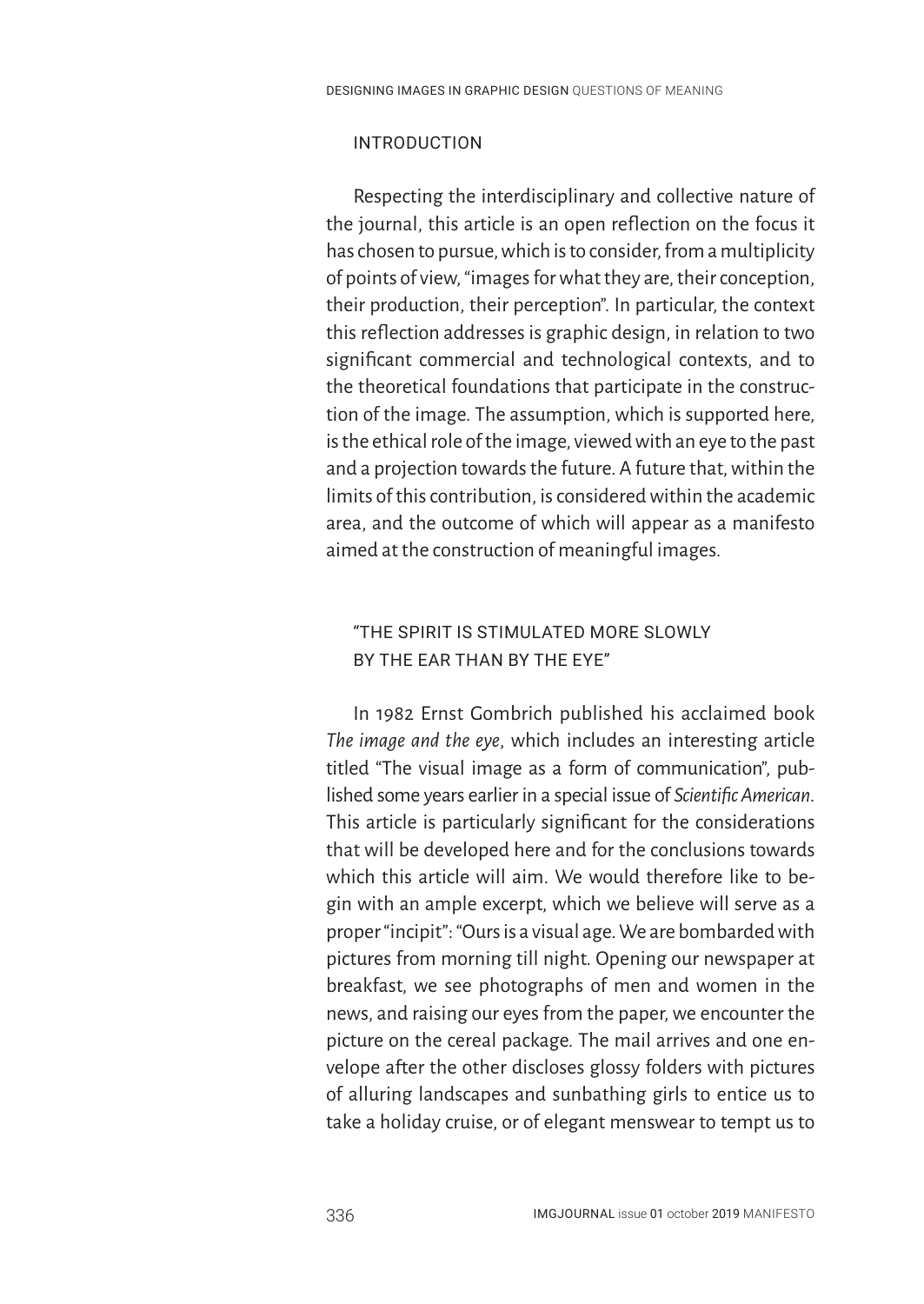have a suit made to measure. Leaving our house, we pass billboards along the road that try to catch our eye and play on our desire to smoke, drink or eat. At work it is more than likely that we have to deal with some kind of pictorial information: photographs, sketches, catalogues, blueprints, maps or at least graphs. Relaxing in the evening, we sit in front of the television set, the new window on the world, and watch moving images of pleasures and horrors flit by. Even the images created in times gone by or in distant lands are more easily accessible to us than they ever were to the public for which they were created. Picture books, picture postcards and color slides accumulate in our homes as souvenirs of travel, as do the private mementos of our family snapshots. No wonder it has been asserted that we are entering a new historical epoch in which the image will take over from the written word" (Gombrich, 1985, p. 155).

Although about forty years have passed (a span of time that is significant today in terms of technological innovation and marketing strategies), the power of this piece remains highly relevant. The television set, the "new window on the world", has been replaced by the screens on our personal "devices", the "new windows" that browse information through global online networks where, on the contrary, it would be rather surprising to find the image replaced by the written word. In this sense, the future of which Gombrich spoke has come true, making the image even more powerful and seductive to our eyes. The "Internet" today represents a true "new window on the world", producing a non-stop temporal and spatial bombardment of images (no longer on paper or television), which accumulates in the intangible homes of smartphones and social networks.

The reason for which communication has been oriented towards a "medium" represented by visual images finds scientific support in several studies and a paradigmatic example in the plaque applied to the Pioneer F space probe, which NASA sent into space in 1972, trusting that alien species might also have a better understanding of a visual code (Figure 1).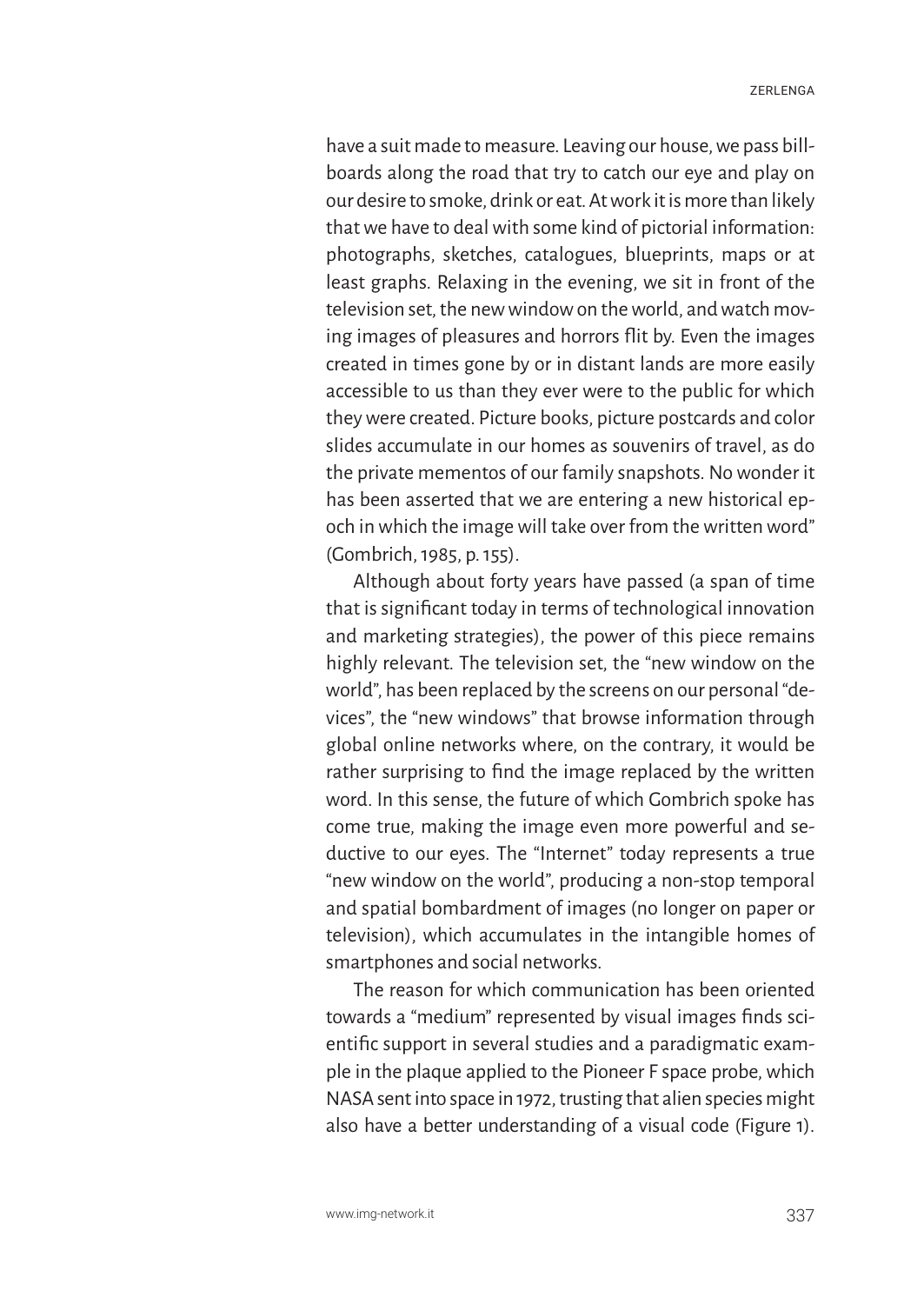Already in *Ars poetica*, Horace compared the impact of oral and visual storytelling, affirming that "the spirit is stimulated more slowly by the ear than by the eye" (Gombrich, 1985, p. 158) while scientific studies on animal behavior, including those of ethologist Konrad Lorenz (1961, 1971) have shown that, in order to survive, animals (including the human species) are genetically programmed to react better to visual signals, and in fact Rudolf Arnheim, in his studies on visual perception, affirms that "motion is the strongest visual appeal to attention" (Arnheim, 1981, p. 303), in that motion is equivalent to a change in environmental conditions, with the approach of a danger or a desirable prey. On this basis, according to WJ Mitchell (1996, 1997) and, more recently, Raffaele Simone (2012), technology has intimately modified the "modus vivendi" of society, public and private spaces, so much so that living has taken on a new meaning today: no longer taking shelter in an architectural space but, through graphic interfaces and video-screens, connecting our nervous system to nearby electronic systems.

The massive and global representation of reality using visual images has inspired recent artistic installations, stimulating critical awareness. *Mémoires* by Roberto Pellegrinuzzi



338 IMGJOURNAL issue 01 october 2019 MANIFESTO

**Fig. 1** Plaque applied to the Pioneer F space probe and sent into space, 1972.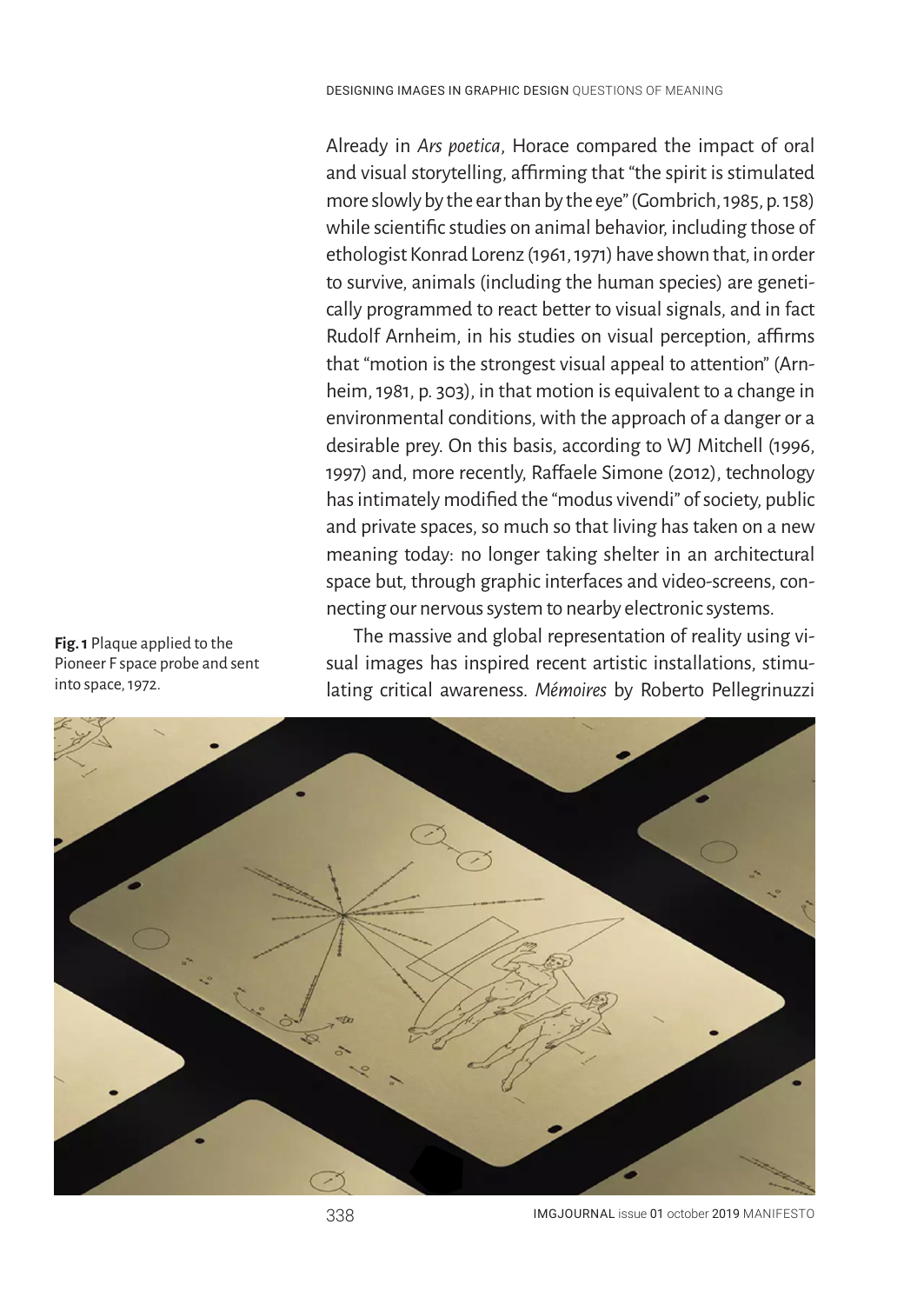



(2015) and *24 Hours in Photos* by Eric Kessels (2013) denounce this visual accumulation with magmatic contours. In the first performance, 275,000 photographs of every-day life (taken compulsively by the author until the digital camera became obsolete) were assembled in the form of a cloud to be immersed in. The photos represent a metaphor for the enormous quantity of images accumulated in our brain like in a cloud storage system. In the second, thousands of 10x15 cm prints of images uploaded to the "Flickr" social network in 24 hours filled a room up to the ceiling, making the intangible tangible (digital photos of emotions and memories) and showing that in contemporary society the intangible sharing of lived experiences on a social network is more important than the experiences themselves. This is confirmed by the rise of "Instagram" after 2014, to the detriment of "Facebook" (Figure 2): a social trend that increasingly prefers photos and videos to posts (i.e. the visual image to writing), immediately exploited in terms of new "social branding" strategies to achieve high levels of "engagement" among social network users ("followers") and justified by the increasingly widespread awareness that "the image captures more attention than words" (M&CS Agency, 2019) or that "telling a story through a single photo is a strong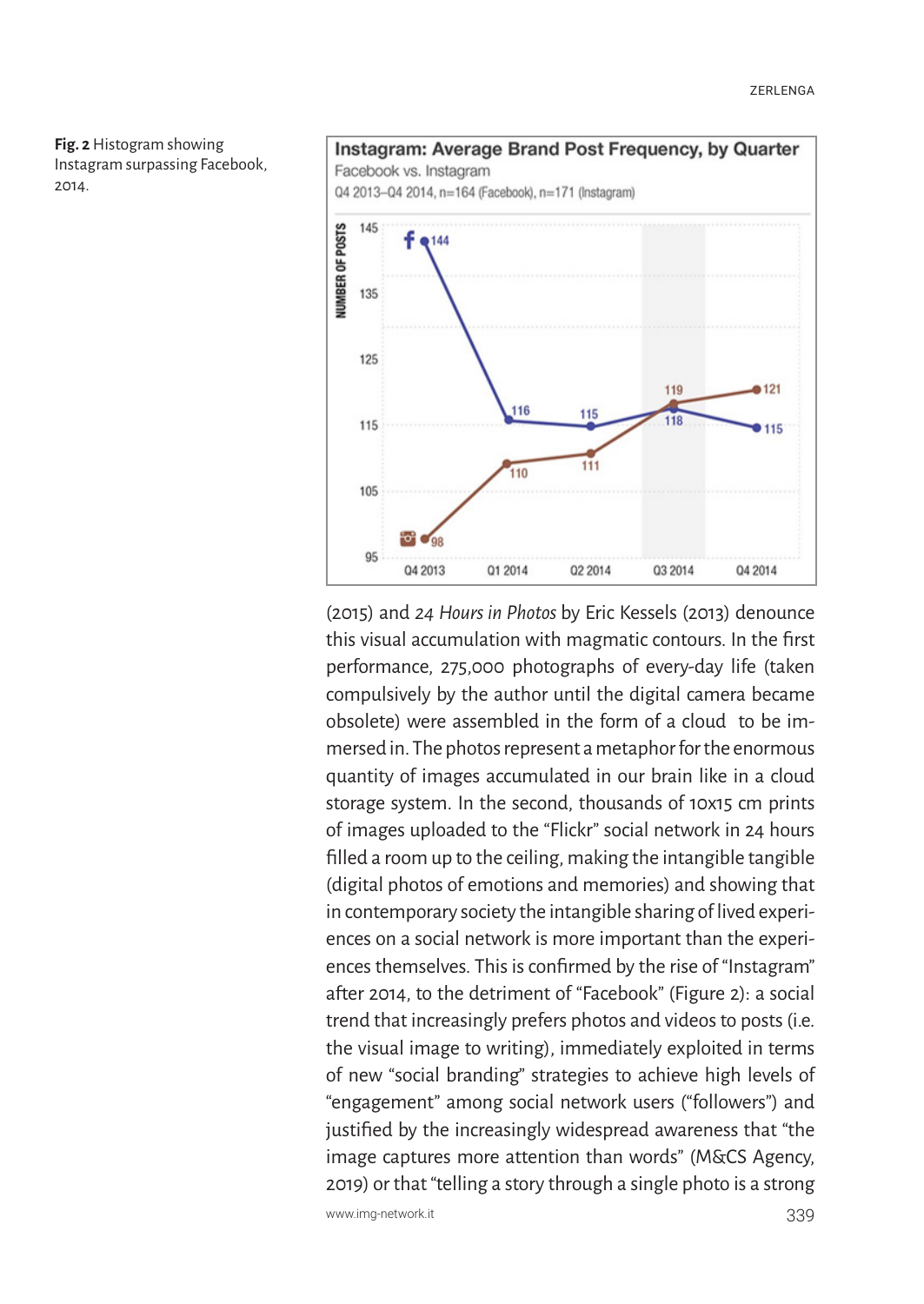point" (Makia, 2017). According to Sara Trovato, a media expert and founder of Found, "The Instagramer represents the last frontier of the Influencer, whose great power lies in her ability to convey messages with a strong viral content through the use of the most common of media that everyone can understand: a photo" (Makia, 2017). A significant consequence of this trend, which favors the "social media of images", is influencer marketing, the latest form of marketing based on the ability of some subjects (once defined as testimonials) to affect the purchasing power of others, using the social network and the visual image as communication channels.

# "I WILL PRODUCE ART ON PAPER AND WOOD ACCORDING TO MY HEART, REGARDLESS OF ANY MARKET"

In the field of visual culture, the relationship between design and the reliance on market strategies, which affect creativity, has often been critically evaluated by graphic designers themselves. In particular, the issue was addressed for the first time in America where, after the second industrial revolution, graphic design was identified with advertising aimed at commercial sales. The designers, defined as commercial artists, were responsible for composing persuasive images to promote the company's offer to the public. In this context, William Addison Dwinggins (1880-1956) supported free creative thinking, stating as follows: "My back is turned on the more banal kind of advertising [...]. I will produce art on paper and wood after my own heart with no heed to any market" (Heller, 2014, pp. 207-210). To construct the theoretical foundations of the discipline and redeem its autonomy, in the article "New Kind of Printing Calls for New Design" (1922) Dwinggins launched the term graphic design, which was taken up in 1927 by WG Raffe in the title of his book. Only after the Second World War was the term finally established internationally.

However, at present the connection between graphic design and induced culture is still an area of critical reflection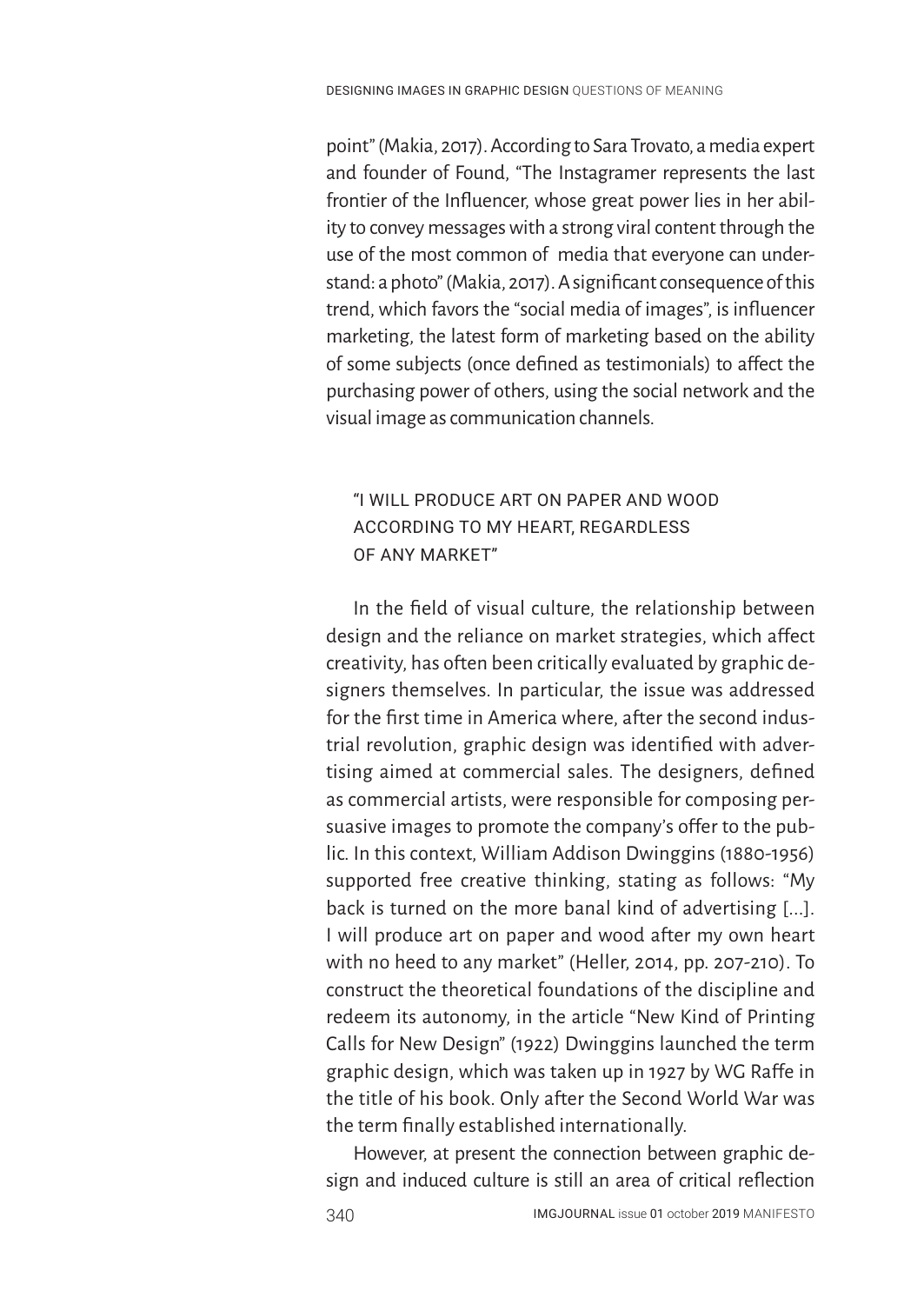from an ethical point of view. In *Graphic Design for the 21st Century*, 45 contemporary designers were invited by Charlotte and Peter Fiell to express themselves on the relationships between graphic design, the business world and digital technologies. The most common response opposed the need for an ethical dimension to the proliferation of the commercial culture, which attributes forms of subconscious memorization to visual communication: "Today's graphic designers must recognize that they have the responsibility and the ability to respond not only to the needs of customers, but also to those of the company. The persuasive power of graphic design could radically alter the point of view of people with respect to the themes of the future. Although not all graphic creations fall within the field of ethics, professionals in the sector must however tip the balance in favor of social rather than commercial commitment if they still want to represent an important and vital cultural force" (Fiell, 2005, pp. 10-11).

In Italy, graphic design for the purposes of information was theorized by Albe Steiner (1913-1974). A graphic designer, after 1963 Steiner linked his teaching profession to his Communist militancy at the "Advanced Course in Graphic Art" (CSAG) in Urbino (later ISIA), advancing an ideological position which held that the "graphic design trade" should make itself "useful" in seeking a common good to improve society. The term "grafica di pubblica utilità", public service graphic design, was conceived in this sense, attracting designers in the 1970s and 80s towards visual communication at the service of public and/ or political institutions, interested in involving citizens in the decisions regarding social, cultural, urban and health policies. An exemplary experience was the twenty-year collaboration between the municipal administration of Pesaro and graphic designer Massimo Dolcini (1945-2005), a student of Steiner's between 1967 and 1969, who established a real "ethical dialogue" [Piazza 2009, p. 164]. This led in 1989 to the drafting of the Charter for the Graphic Design Project which in article 2 stated: "inasmuch as it can focus attention and operate perceptible distinctions, as well as confer a form and identity to the communications process, graphic design is helping to give substance to the structures of society" (AIAP, 1989).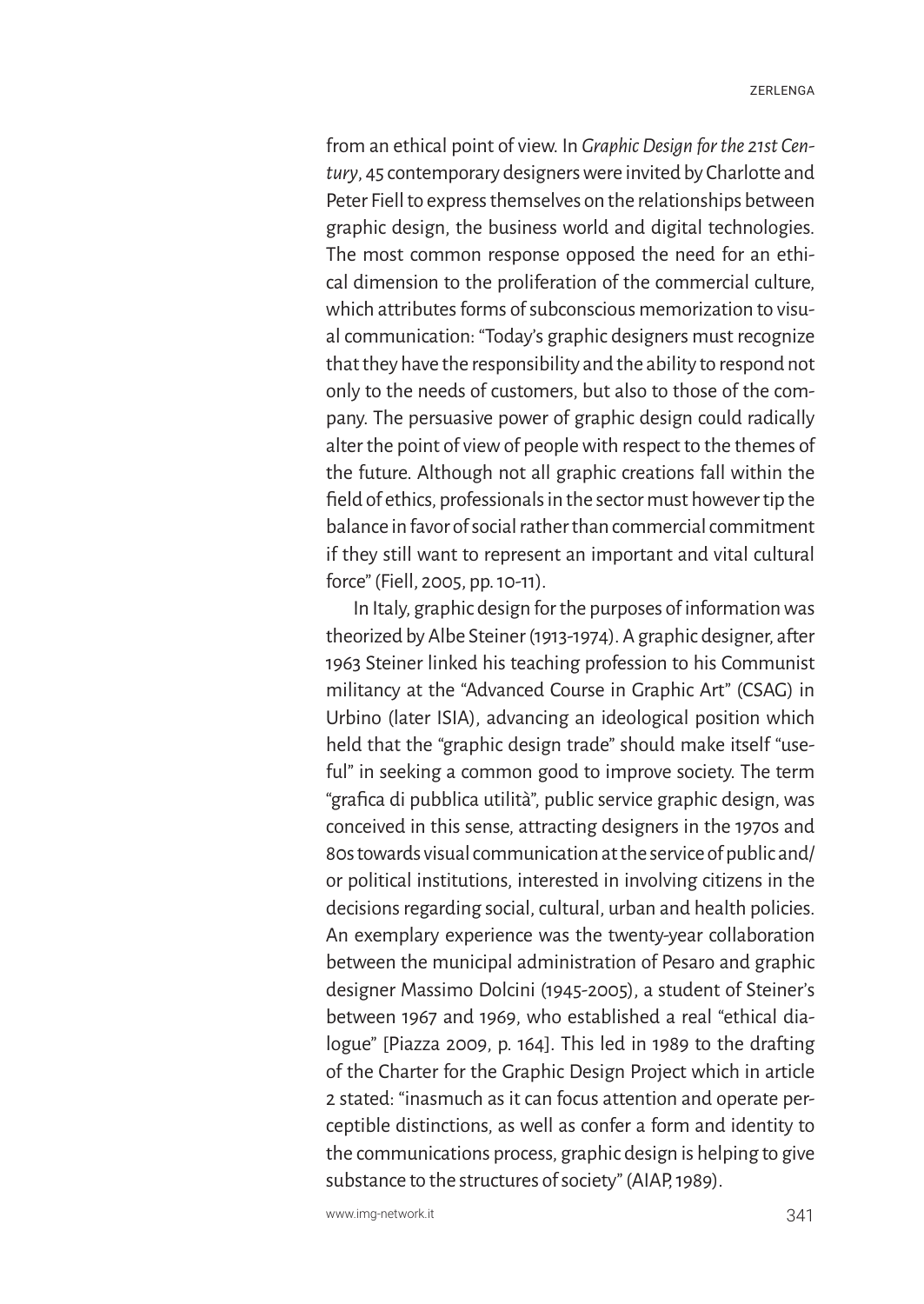With regard to visual language, the elements that characterized public service campaigns were aesthetic quality, clarity of communication, the absence of formalisms and social involvement. Albe Steiner, for example, looked to the work of El Lissitzky, the theoretical principles of Soviet and Bauhaus Constructivism as well as Italian geometric abstraction. The use of drawing was not a mere instrumental application but a structural and structuring value with its own theoretical foundations, which made it possible to act creatively in the of design thought process for the construction of meaning, and to graphically render the most appropriate visual configuration for communication. An understanding of the theoretical principles of drawing and of its geometrical-perceptive implications was a prerequisite for a conscious approach to a graphic design project. To achieve a correct correspondence between form and content, the development of the graphic design project required the use of visual concepts that indicated the most appropriate basic elements of the "grammar of seeing" to compose in syntax. The drawing classes at the Bauhaus and at the Ulm School ("Grund Kurs" and "Basic Design") constituted a conceptual training preparatory to the Industrial design and Visual design courses, based on the premise that the success of a campaign did not depend on the idea alone but also on how the message was drawn.

The knowledge of drawing theories therefore became of fundamental importance to the development of the creative idea and the success of the visual message underlying the graphic design project. Mastery in the definition and relationship between point, line and surface; the innumerable perceptive and persuasive dimensions that relied on the use of color or black and white; the use of symmetrical or asymmetrical configurations (not only spatial but chromatic as well); the ability to allude to movement in the absence of animated technological innovation through static or dynamic perceptual effects; the relations of position and context between all these elements (both geometric and perceptual) constituted the theoretical foundations of the design process in the field of graphic design, to the extent that in the contemporary age Philippe Apeloing stated: "Our work is based mainly on ideas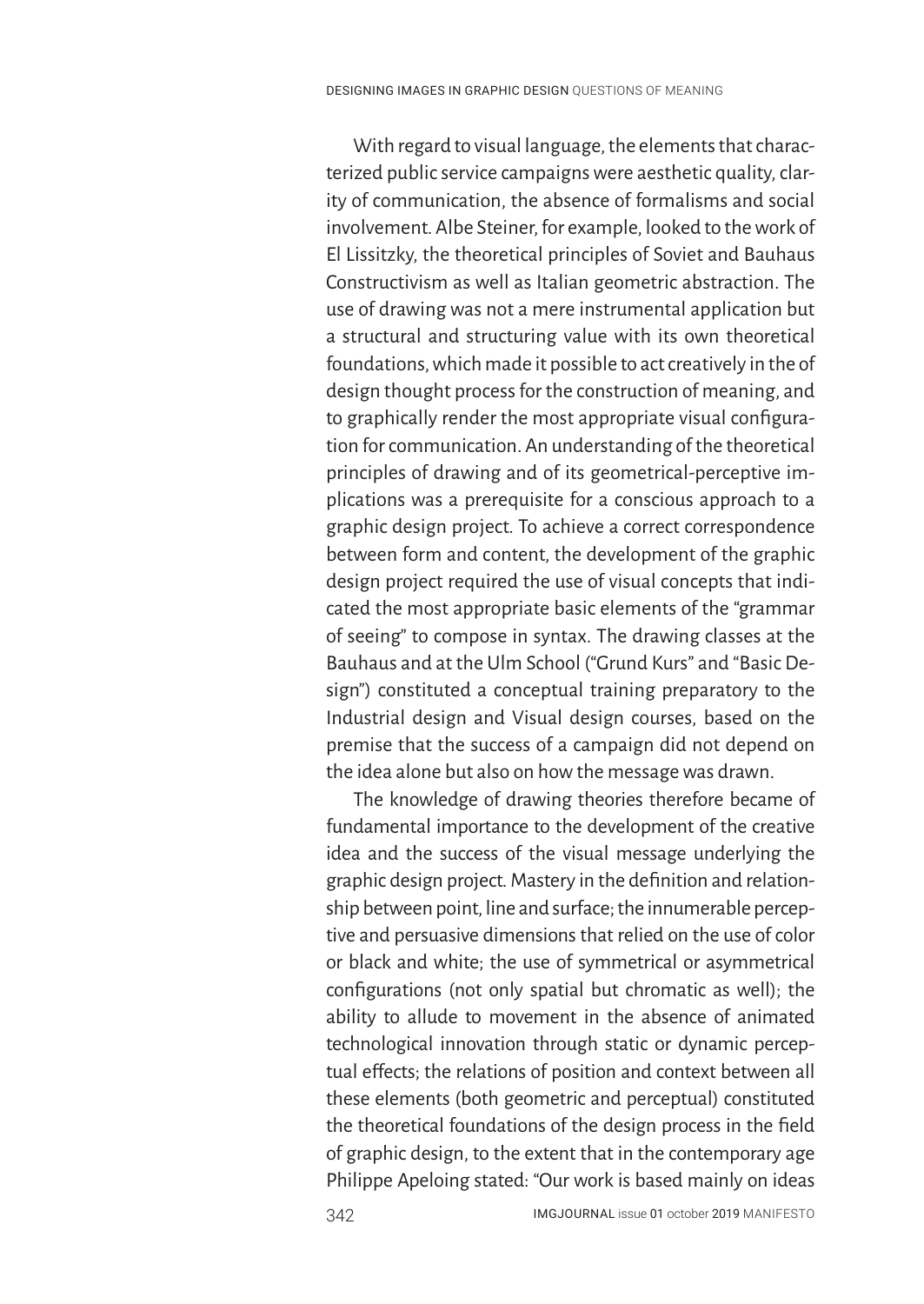**Fig. 3** Andrey Logvin, poster for the Universal Declaration of Human Rights, 2004.



and drawing has an important influence because it is capable of giving shape to cultural concepts and communicating them" (Fiell, 2005, p. 20). In this sense, an emblem of this position is the *NUL* ("Nessuno") poster by Andrey Logvin, winner in 2004 of both the Special Prize at the IX International Triennial of Political Posters in Mons (Belgium) and the Golden Bee Award at the International Biennial of Graphic Design in Moscow. Designed at the request of the Ministry of Education in France, the poster graphically illustrates Article 5 of the Universal Declaration of Human Rights: "No one can be subjected to torture or cruel, inhuman or degrading treatment or punishment" (Figure 3).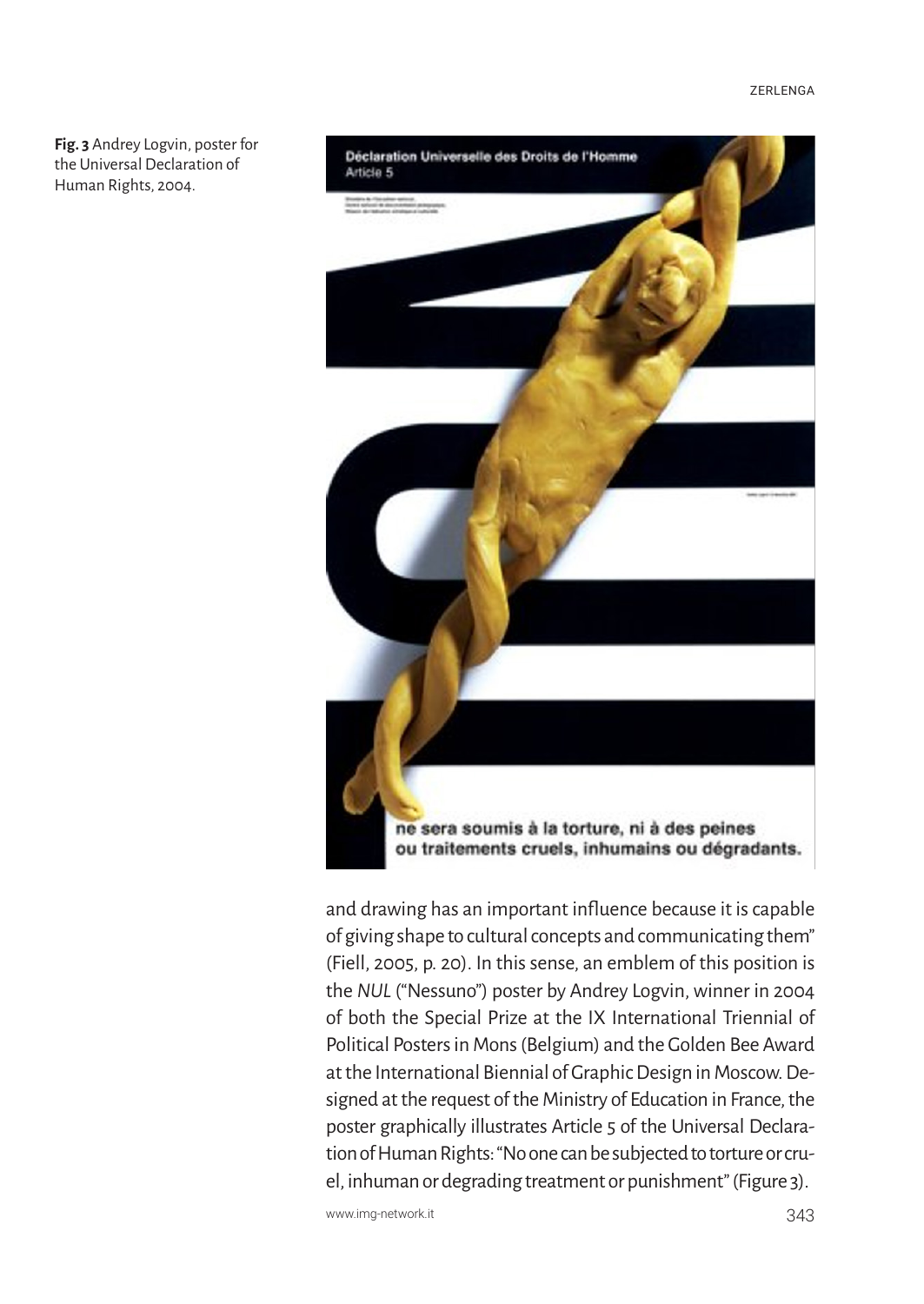## "WE HAVE ALL THE POSSIBILITIES, BUT WE HAVE NO PLANS"

Just over forty years ago when digital graphics were still in their infancy, in the first chapter of a book dedicated to drawing applied to the graphic arts, the author Amedeo Grütter, recalling the work of the first typographers and printers, reviewed the professional identity of the graphic designer, highlighting how the latter, like painters and architects, relied on the laws of composition to arrange type and illustrations. Not coincidentally, the author noted the increasingly frequent use in Italy of the term "progettista grafico", a translation of the English term graphic designer, introduced "to discourage the use of the unduly vague term "disegnatore" (n.d.t.: from "disegnare" - "to draw") which, moreover, is unclear about whether it refers to design ideation, i.e. creative work, or to simple practical applications, i.e. mere mechanical action. The dualism of the English verbs to design, design-creation, and to draw, drawing-execution, makes the different meanings clear in this language, leaving [Italians] to search for a satisfactory terminology" (Grütter, 1979, p. 9).

In synthesis, the graphic design culture of the time claimed to assert the personality of the graphic designer as distinct from that of a simple executor of drawings, linking it to design, just as towards the end of the 1960s, in his book *Arte come mestiere*, Bruno Munari had discussed the term "Industrial Designer", sustaining that the designer is "the artist of our age [...] because he addresses with humility and competence whatever the society he lives in demands of him" (Munari, 2005, p. 28). Whereas in the late 1970s, in his fundamental book *Il mestiere di grafico*, Albe Steiner clarified the professional identity of the graphic designer which, given his tendency to "dedicate his work to serial production", was distinct from that of the printer and above all of the artistpainter (Steiner, 1978, pp. 128-129).

Twenty years later, in the aftermath of the widespread and increasingly accessible advent of digital graphics, the question of the identity of the graphic designer came back to the fore: at *Digital Culture* in Bellaria (2001), the interna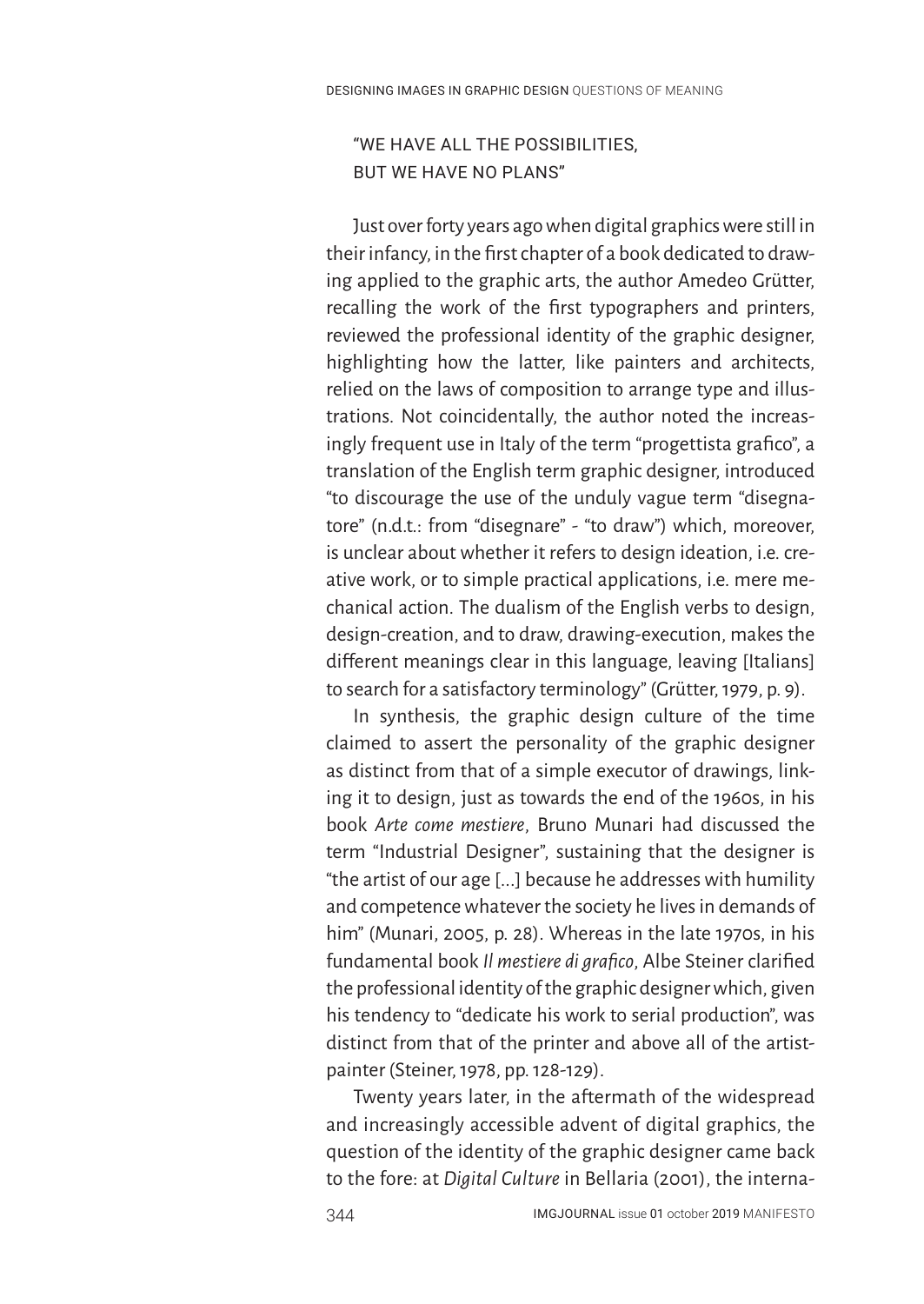tional graphic design, visual and multimedia communication magazine *LineaGrafica*, promoted a research campus to reflect on the new professional figures in visual communication in relation to the proliferation of increasingly powerful and seductive computer technologies for constructing images. The campus featured a discussion of the innovations brought by the rapid rise of computer technology in the field of graphic design as well as the mutation of the professional profile of the "graphic designer" into that of the "digital graphic designer" (Brunelli, 2001).

Over time, the digital dimension of graphic design has, without a shadow of a doubt, established new and different ways of representing graphic design, deeply involving every phase in the design development process: ideation, elaboration, visualization. The essence of digital graphic design has changed the logical-temporal process component, which has long accompanied the development of the traditional graphic design project. In fact, while the tools and techniques typical of traditional design have been replaced by the mouse, keyboard, video and, in general, computer drawing tools variously expressed in specialized software programmes, at the same time, the adoption of digital technologies has modified the traditional production process for the graphic design project in which the realization phase followed the concept phase. The digital speed which makes it possible to test and modify different hypotheses for the realization of the same idea in real time, has led to a greater integration between the phases of conception and realization of the project, so that the project is realized virtually while it is being developed. And while on the one hand this is the result of technological innovation, on the other it confirms the conceptual significance of drawing which uses codes, methods and techniques of representation to make the idea visible, and directly available for subsequent processing (Cervellini, 2016). Moreover, at the same time, the potential of computers to work with telematic networks makes it possible to design the graphic project "ex-novo", but also to take advantage of a wealth of images and multimedia resources from which to draw inspiration.

Nevertheless, the very meaning of graphic design has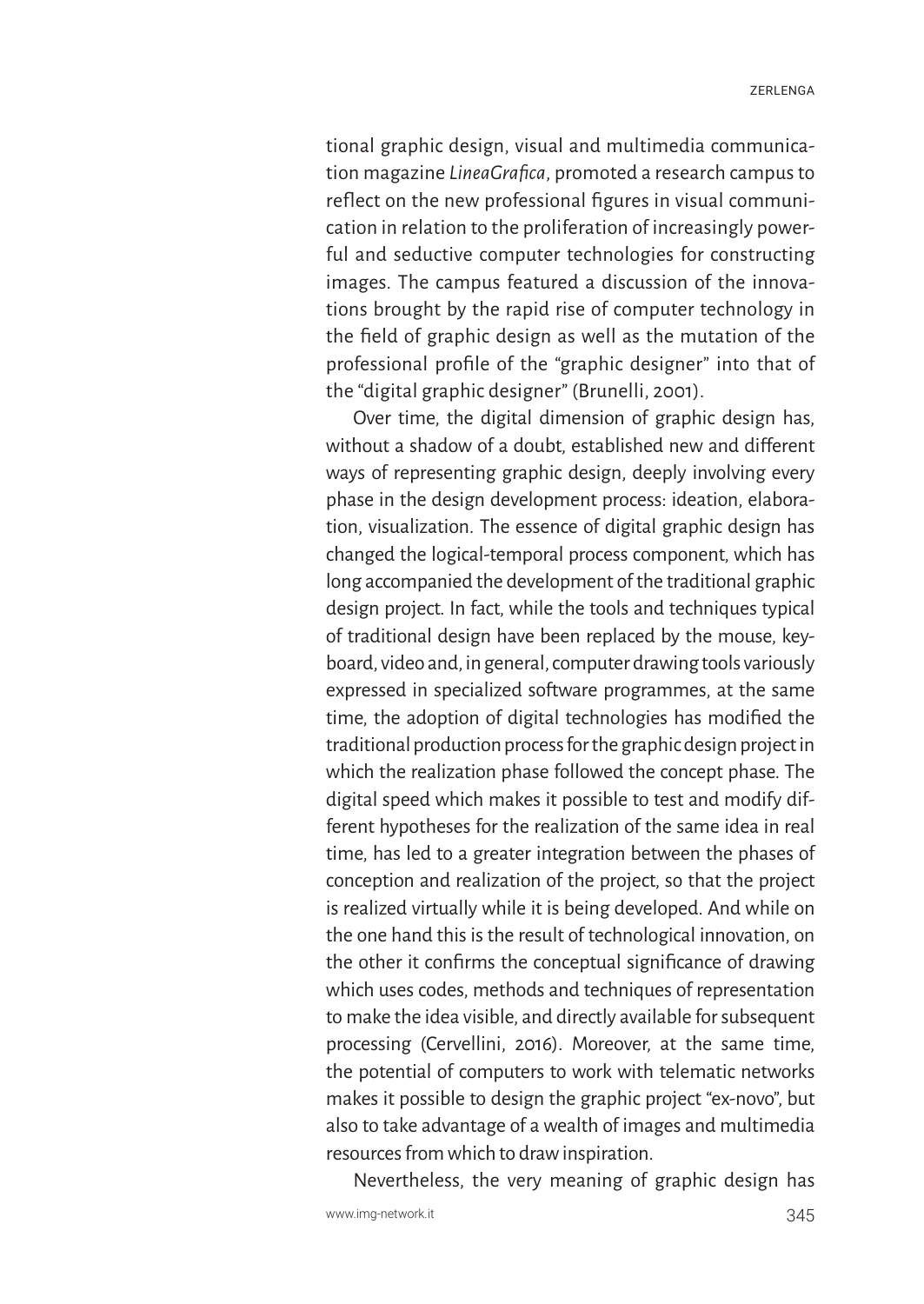been further extended and with it, its areas of application. If, on the one hand, technological innovation has strengthened the technical-design capacity of graphic design, on the other it has introduced new fields of experimentation. Animation, multimedia, interactivity, immersiveness, "digital media" (both as tools to develop products and as means of mass communication), have contributed significantly to making the digital support an essential element in the process of developing the graphic design project starting with its most basic aspects, so that we might well agree with the following statement by Pier Pietro Brunelli: "if the digital language did not take the form of an effective visual representation, it would remain a field accessible to computer scientists and mathematicians alone" (Brunelli, 2001, p. 54).

The possibilities offered by technological innovation, however, lead to careful considerations on the need for a critical use of the digital tool to achieve the most appropriate configuration and implementation of the project. In fact, in light of the position that considers digital innovation to be the key to the quality of graphic design and image construction, many other voices have risen to state that it takes more than knowing how to use the most sophisticated digital visual image technologies to design and produce significant graphic design products because, if "good work is the product of creative intellect supported by sophisticated digital tools, it goes without saying that it takes more than technology to make a graphic designer" (Gordon, B. & M., 2002, p. 10).

In this sense, the cultural centrality of design confirms its decisive role. Moreover, the history of graphic design is marked by significant phases that, on several occasions, have confirmed the importance of the cultural value underlying graphic design thinking with respect to the evolution of the technical-technological factor alone. The advent of movable type printing, the introduction of photography, the creation of more modern reproduction and printing systems have led to an expansion of the meaning and roles of graphic design, which has stretched beyond the boundaries of publishing to spread into the fields of industrial production and mass visual communication. These phases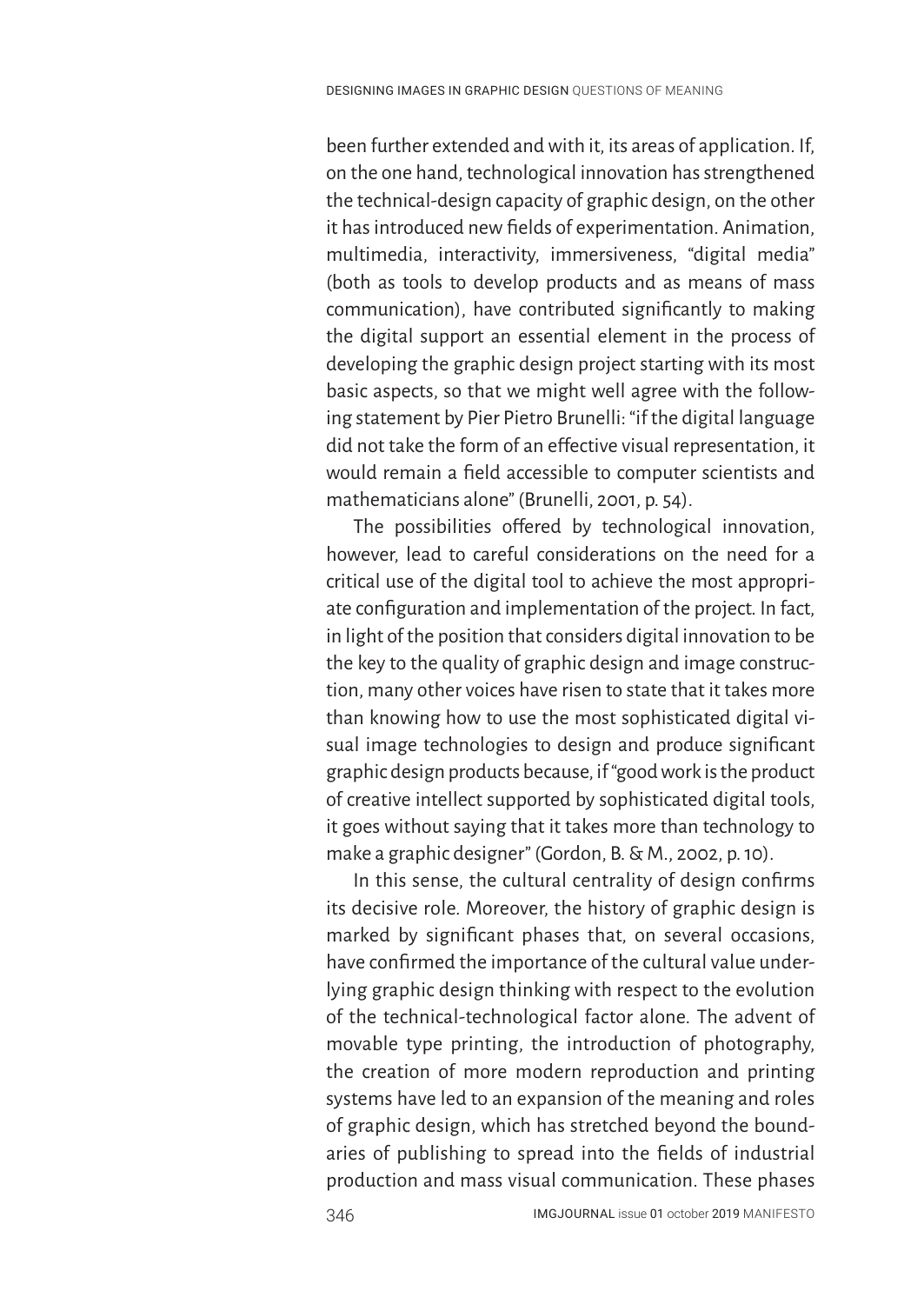have always been accompanied by a fervid critical debate, focused on the subtle relationship between the technical product and the artistic product: just think of the contribution to graphic design by the Art Nouveau movement, by the artistic avant-gardes of the early twentieth century or the Bauhaus, whose experiments remain milestones in the history of graphic design for the attention they dedicate to the themes of balance between function, technique and aesthetic quality as well as the relationship between seriality and innovation.

In observance of these considerations and by virtue of the greater power and versatility of IT supports, the assumption remains that these resources actually do represent a resource of unquestionable technological value for the work of the graphic designer but, at the same time, they would be useless were they not supported by training and by design research into the ideational aspects founded on integrated cognitive horizons: "one thing I do - says Bob Gill - and that the computer doesn't, is think. The "layout" is no longer the imperative. We must think and do what the computer cannot do" (Newark, 2003, p. 116).

In this regard, the reflection by Lucio D'Amelia (2005) is significant: "It is no coincidence that we talk about foundational topics in a surreptitious but perceptible polemic against "do-it-yourself graphics" (with the new technologies we are all "amateur graphic designers"). The main intent is to bring graphic design back to its dimension as both an academic and professional discipline at the same time: academic (obviously not to be understood in a derogatory sense), because it delves its roots into an illustrious tradition that ranges from philosophy (visual thinking and ethics) to literature, poetry and figurative art (painting and drawing); professional, because it is related to a sector the products of which require rigorous technical application (for example, in industrial artefacts, printed works or hypermedia)". In this sense, while basing his skills on digital input and from the point of view of someone who elaborates instances of design ideation, the graphic designer must be capable of consciously managing his role in compliance with a more general ob-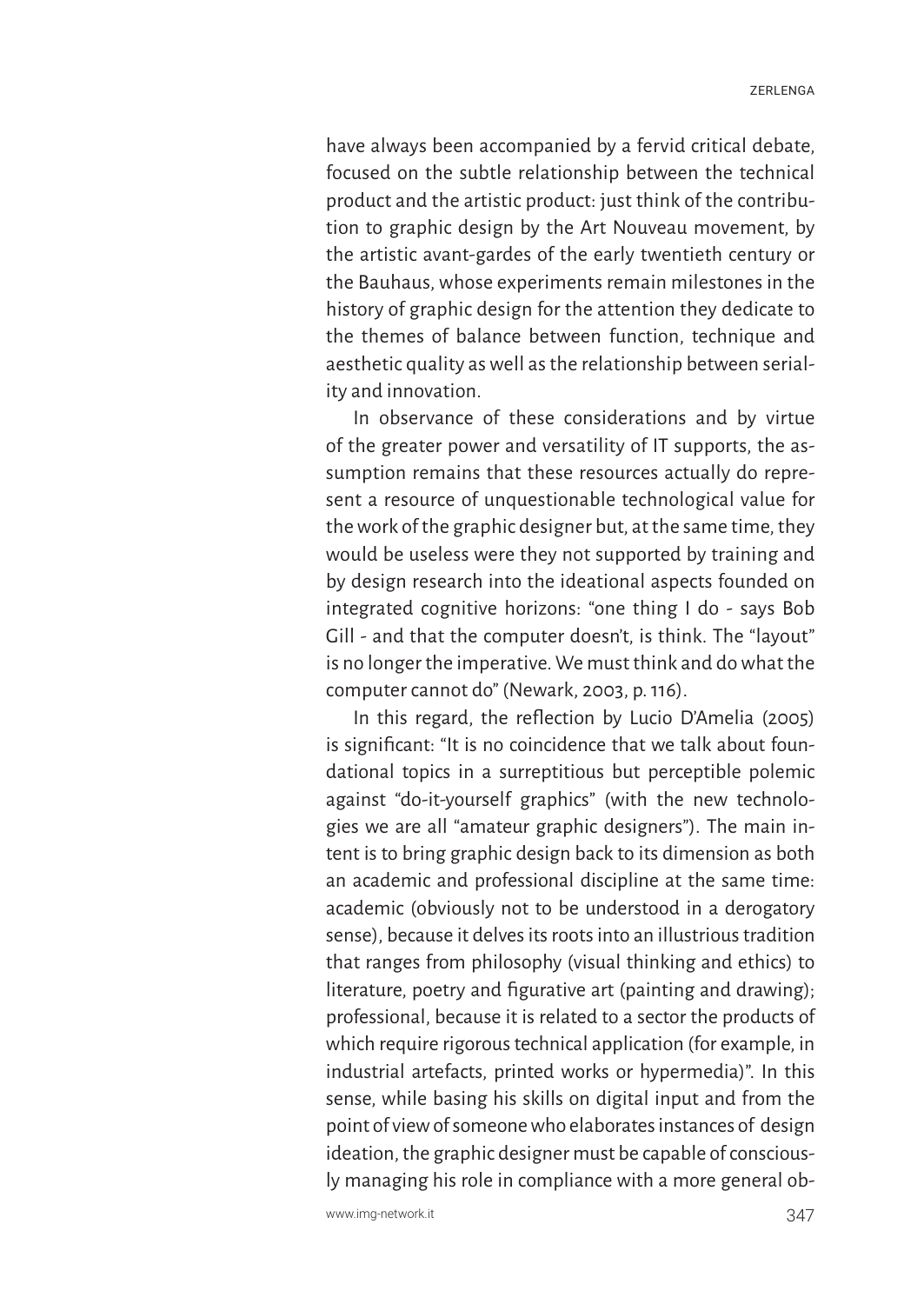jective that views the graphic design project as an expressive synthesis between the latest image and media technologies, and research and knowledge. The "existential" aspect of the project remains fundamental. Referring to a quote by J.-P. Sartre, "we may have every possibility available to us, but we have no project" (Chia, 2008) if, as Philippe Starck also claimed, "matter, if not combined with the idea that gives everything meaning, is a phenomenon empty of content [...] Subversive, ethical, ecological, political, fun ... that's how I see my duty as a designer" (Starck, 2018).

The cultural foundation underlying the education of a graphic designer must therefore promote a visual image design culture based on a trans-disciplinary education that firmly merges the graphic design skills from various interacting fields of knowledge, such as those belonging to the traditional "graphic design trade", with semiotics, visual perception, the psychology of images and forms, the criteria of media and communication sciences, and has the capacity to work in a team with more specialized skills, including marketing.

The debate surrounding the role of graphic design, and the value of the image within it, is focused on these aspects, constantly assessing them against the needs of the business world and those of ethical consciousness. In this regard, it is useful to consider the positions of some graphic designers, published in the aforementioned *Graphic Design for the 21st Century* by Charlotte and Peter Fiell (2005), which represent the most advanced expression of this profession around the world and which, read one after the other, seem to arise from a single voice that in unison formulates a single critical thought: to make sense of the graphic image.

"The increasing use of graphic design as a purely commercial tool is devaluing its currency. The big design groups and big clients talk about "difference", but in fact they mean sameness: everything looks the same. Design has been supplanted by marketing strategies, but no one ever says: "Look at that marketing strategy!" This means therefore that design is becoming visual "garbage", and the result is monotony, uniformity and timidity. And paradoxically at a time when interest in visual culture is stronger than ever" Intro (Fiell, 2005, p. 104).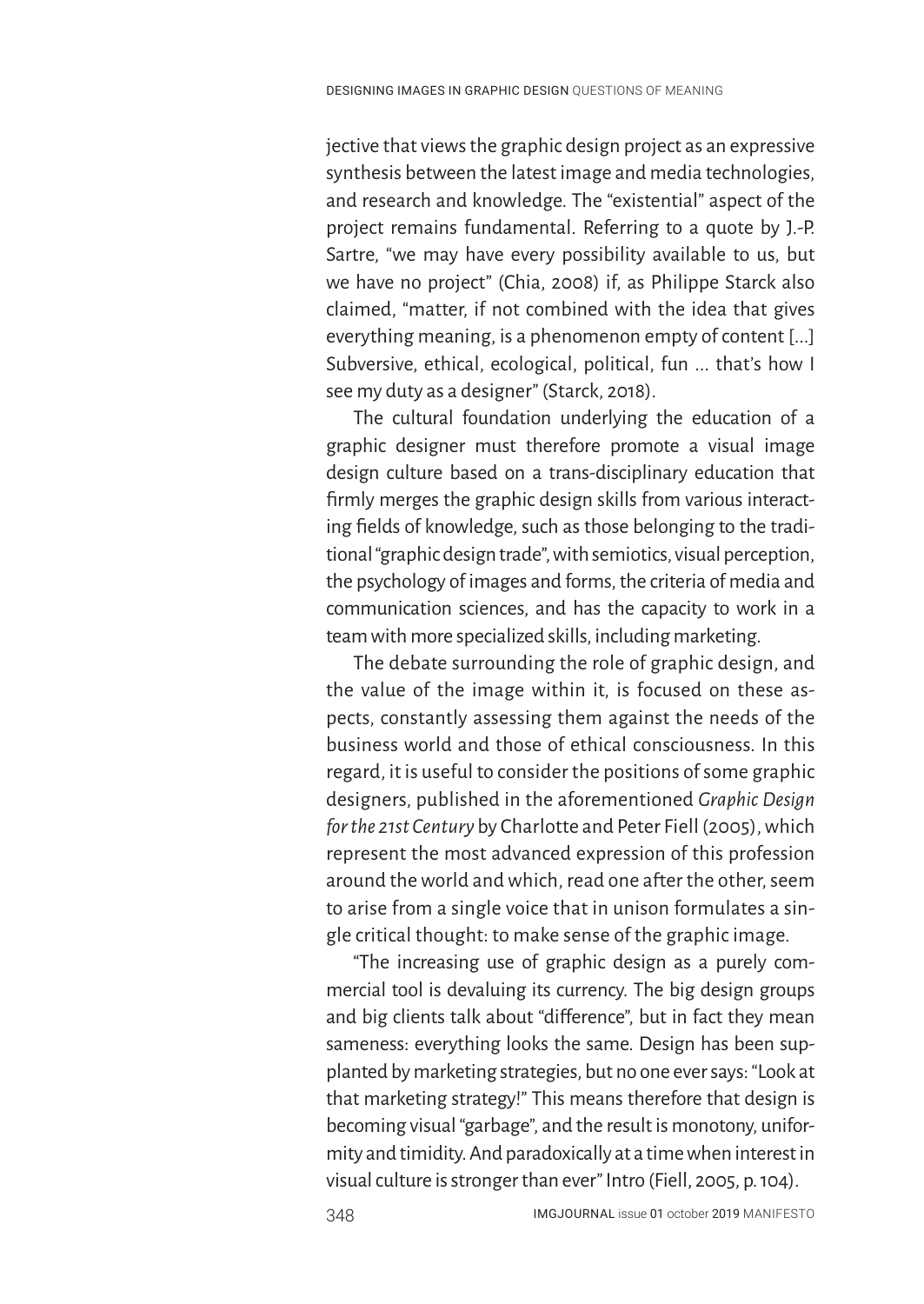"There was a time when it was thought that design had an important role in society. It could tell people meaningful information or try to improve our ways of living. Today we seem to have forgotten that design has this possibility. The kind of work that designers seek are the ones for the coolest sports companies, not the ones that will have the most effect on society or add most to culture. It is time for designers to realize that design is not just something "cool" and that design is also not just about money. We need to take our profession seriously and engage in cultural and critical discussion about what we are doing and aiming for the modernist idea that designers are transparent messengers with no opinions of their own is no longer valid. We cannot just do our design and say issues such as unethical work practices are not our problem. We cannot say that a lack of meaningful content is not a problem. If we want the respect and attention we think we deserve, then we need to think about what happens to our work when it is seen in society and about the kind of work we want to participate in", Jonathan Barnbrook (Fiell, 2005, p. 28).

"When I reflect on the themes and patterns inherent to the graphic design sector over the past ten years, the aggressiveness of the information superhighway, the blind enthusiasm for hardware and software, the propensity towards grandeur, the death of the avant-garde movements, the hunt for something new, the advent of Helvetica Neo-Modernism, the battle between vectors and bitmaps, the importance given to the brand, the complacent identity crisis of graphic design, I believe that my vision of the future of graphic design is rather paradoxical and romantic: I see a return to the classical virtues of the profession, to original ideas, creative imagination, craft techniques, individual aesthetics, historical compromise, social responsibility and critical attitudes", Andrea Tinnes (Fiell, 2005, p. 176).

"Having come of age at a time when the computer was introduced and subsequently embraced as a radical new design tool and solution, I and other designers of my generation are seeing it now dominate almost every aspect of design. Design is fundamentally idea-oriented, and designers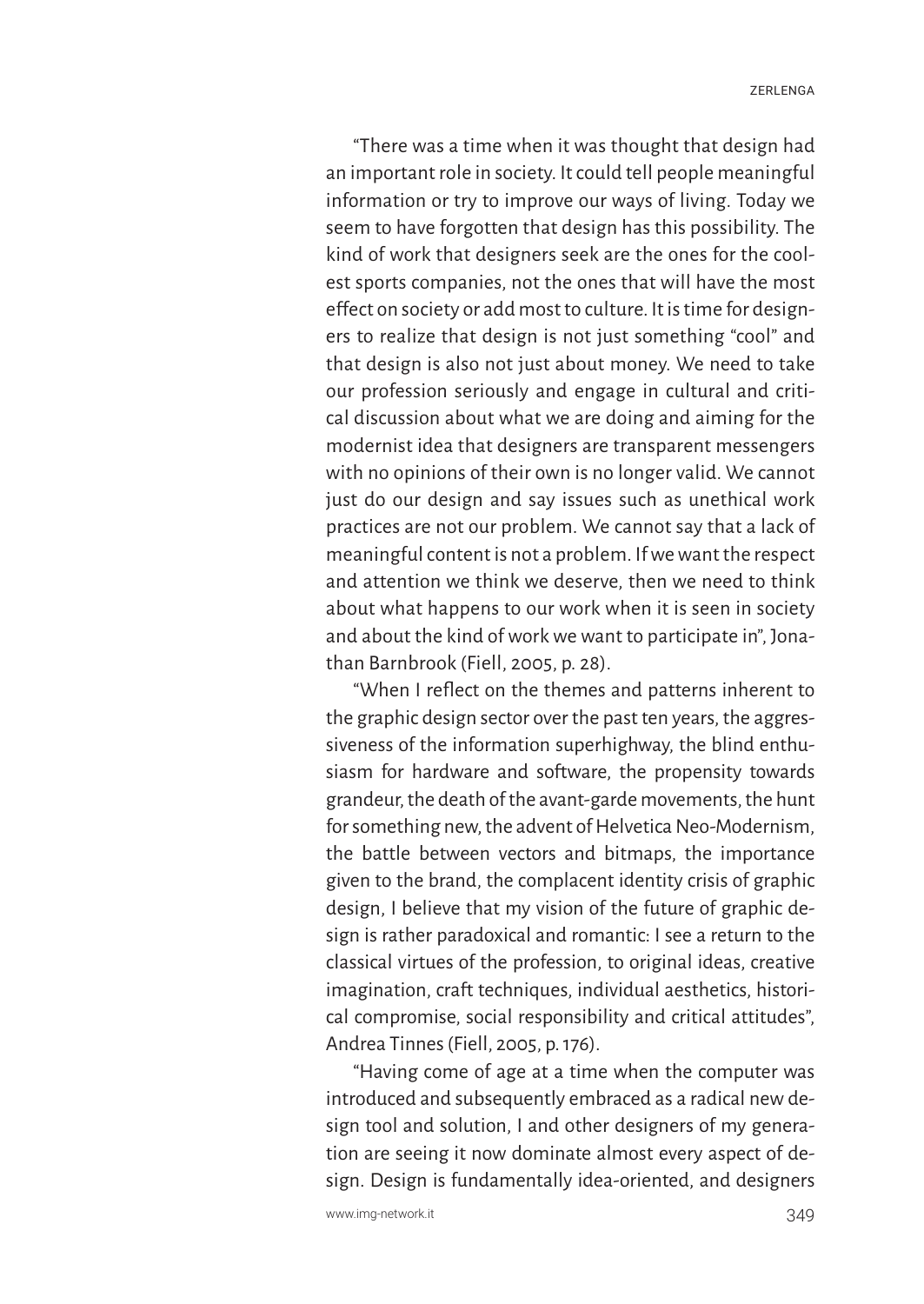carry profound influence in their power to shape and communicate cultural concepts. The future of design lies as much in this active and critical role within society as it does in the further development of technology. Graphic design is the art of visualizing ideas, activating space, intuiting proportion. It is the result of meticulous attention to detail. Good graphic design prompts the viewer to meditate, often unconsciously, on potent word/image combinations. Good graphic design is always memorable", Philippe Apeloig (Fiell, 2005, p. 20).

"The design that interests me most is what reaches the heart of the viewer. We are surrounded by professional and masterfully executed graphic creations, beautifully illustrated with exceptional photographs, yet almost all of them seem to me (to me and I believe to many other people too) cold. They are simply floppy: well produced, frivolous, absolutely limp. There is no emotion or reflection, some information yes, but always limp. I think this is mainly due to the fact that most designers don't believe in anything. We are not interested in politics or religion, we do not take sides in important matters. If you have such a weak conscience, how can you produce a strong creation? There are films that moved me, books that changed my way of seeing things and music that made me change my mood. Our goal for the future will be to reach people's hearts through design", Stefan Sagmeister (Fiell, 2005, p. 156).

"My long-term goal is to achieve a healthy balance between a strategically designed design, which does not pollute the environment, and a creative design that seeks to broaden traditional patterns, be they aesthetic or concern the choice of means. I would like to use the tools I have as a draftsman to assume social responsibilities, because I am aware of the fact that the designers of my generation have filled the streets with omnipotent and meaningless creations", Aboud Sodano (Fiell, 2005, p. 12).

"Graphic design can control language and also shape our visual urban environment. It is for this reason that I believe we should not allow it to be thrown together in its conceptual creation", Peter Anderson (Fiell, 2005, p. 16).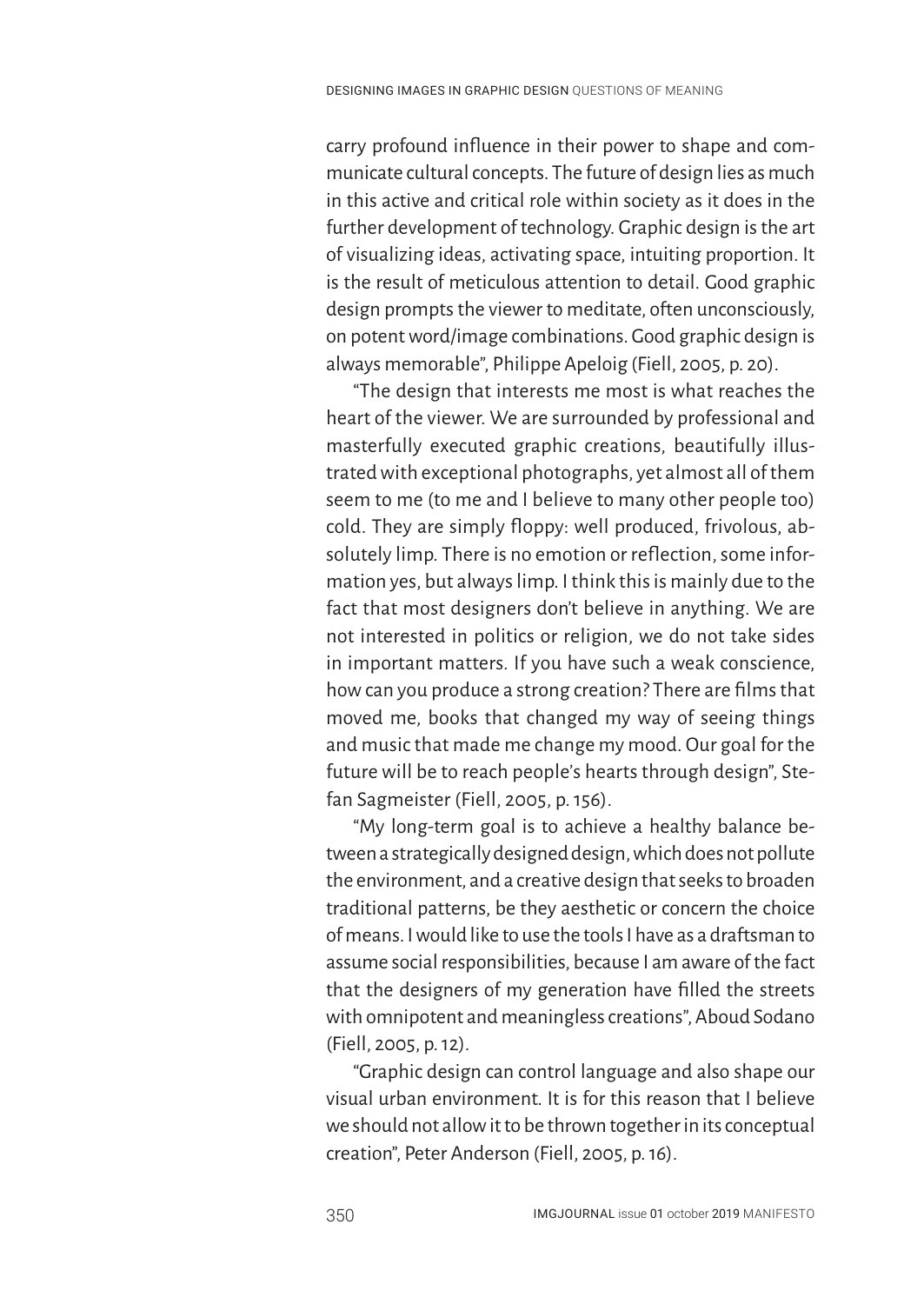### CONCLUSIONS

If on the one hand one cannot but agree on the proliferation of an increasingly persuasive use of the visual image as a means of direct and immediate communication, on the other it is true that there is an awareness and a critical resilience towards this phenomenon on the part of an influential professional and academic world of graphic designers. It therefore becomes important in educational curricula to offer our young people a wide cultural panorama, based on the history of graphic design and on the theoretical foundations of graphic design for the construction of images, drawing attention in particular to the danger posed by the persuasive power of the image when it finds widespread dissemination through strongly mass-oriented communication contexts, such as the current channels of the web and social networks (Zerlenga, 2007; Falcidieno, 2008; Cicalò, 2019, p. 29; Unali, p. 175).

Obviously, it is important to state that the persuasive use of the image concerns and, above all, has concerned various fields of communication, sometimes through multiple channels, as demonstrated in several contributions to the recent international and interdisciplinary conference on images and the imagination held in Alghero (2019): from political propaganda (Vattano, 2019, p. 143) to terrorism (Oppedisano, 2019, p. 157). The challenge must therefore be addressed within the field of education and belongs, as Sergio Polano states, to this era of "excess and dispersion, acceleration of time and contraction of space, loss of "frames" we once used to encase knowledge and practices" (Polano, 2002, p. 48). To resort to questions of meaning when designing images will mean looking towards a different future, in which intellectual and ethical honesty might have blurred contours at the moment because, as Bob and Maggie Gordon state in the introduction to their publication entitled *Digital Graphics*, an ancient proverb says: "if we can see into the future it means that we are not looking far enough" (Gordon, 2002, p. 9).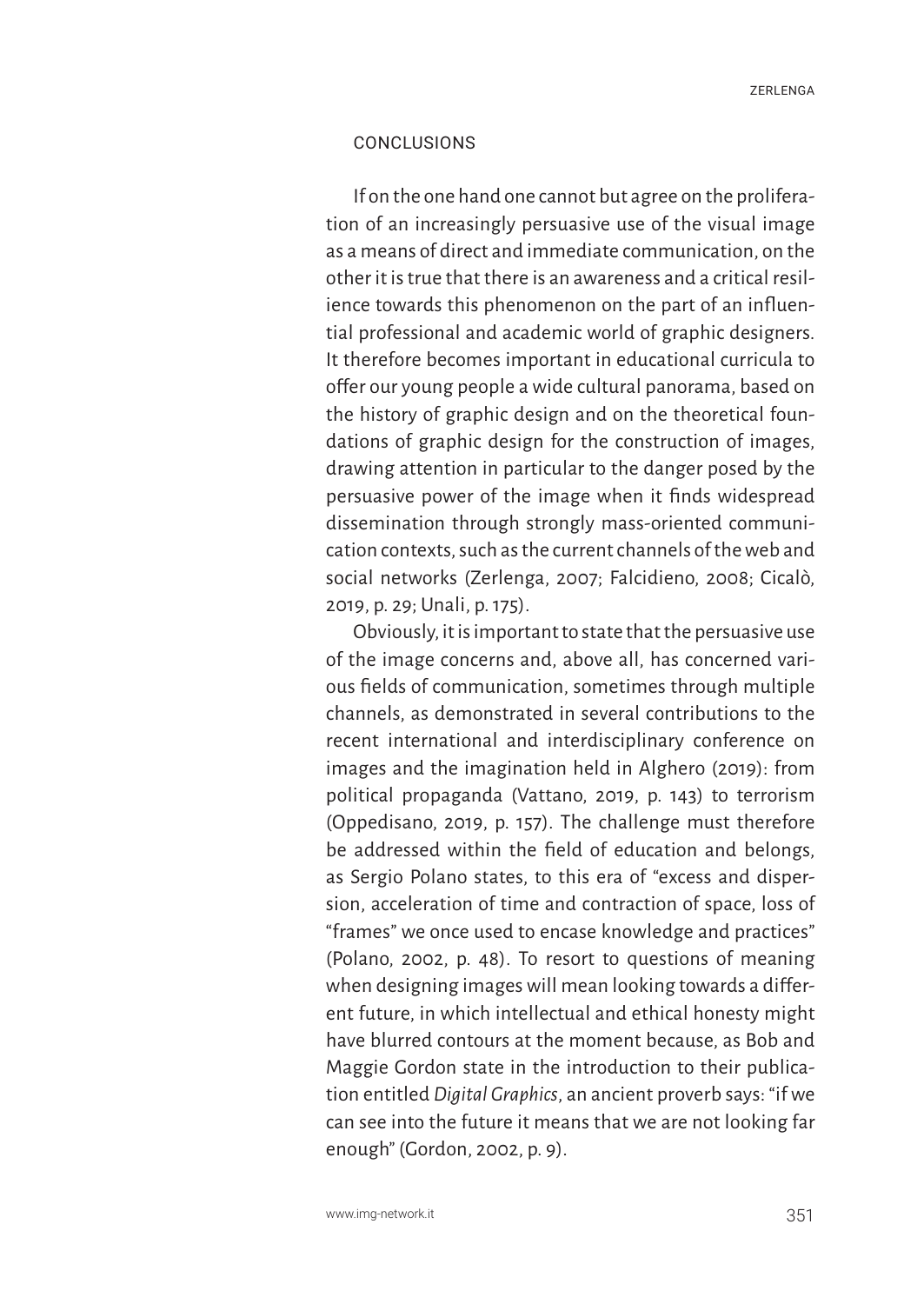#### **REFERENCES**

- AIAP (1989). *Carta del progetto grafico*. Retrieved July 15, 2019, from http:// www.aiap.it/documenti/8046/71
- Arnheim, R. (1981). *Arte e percezione visiva*. Milano, IT: Feltrinelli (orig. ed. 1954).
- Brunelli, P. P. (2001). Grafico: professione mutante. *LineaGrafica*, *334*, 54-61.
- Cervellini, F. (2016). *Il disegno come luogo del progetto*. Roma: Aracne.
- Chia, B. (2008). Guardare, vedere, progettare: educare. Retrieved July 15, 2018, from http://www.aiap.it/documenti/11759/193
- Cicalò, E. (2019). Esplorare le Scienze Grafiche. In *II Convegno Internazionale e interdisciplinare su immagini e immaginazione. IMG 2019*. Alghero: Publica.
- D'Amelia, L. (2005). *Temi*. Retrieved October 27, 2007, from https://www. mediazone.info.it
- Falcidieno, M. L. (2008). *Il ruolo del disegno nella comunicazione*. Firenze: Alinea.

Fiell, C. & P. (2005). *Graphic design for the 21st Century*. Köln, DE: Taschen.

- Gombrich, E. H. (1985). *L'immagine e l'occhio*. Torino: Einaudi (original edition 1982. Oxford: Phaidon Press Limited).
- Gordon, B. & M. (Eds.). (2002). *Guida alla Grafica digitale*. Modena: Logos.
- Grütter, A. (1979). *Il disegno applicato alle arti grafiche. Analisi e considerazioni critiche*. Roma: Romana Libri Alfabeto.
- Heller, S. (2014). *Design Literacy: Understanding Graphic Design*. New York: Allworth Press.
- Lorenz, K. (1971). *Evoluzione e modificazione del comportamento*. Torino: Bollati Boringhieri (orig. ed. 1961) (original edition 1961).
- Makia (2017). *Instagram supera Facebook: è il social preferito in Italia.* Retrieved August 17, 2019, from https://www.makia.it/blog/post. php?pid=74&p=&search=
- M&CS Agency (2019). Instagram supera Facebook. Retrieved August 17, 2019, from https://www.mcs4you.it/instagram-facebook/
- Mitchell, W. J. (1997). *La Città dei bits. Spazi, luoghi e autostrade informatiche*. Milano: Mondadori Electa (orig. ed. 1996).

Munari, B. (2005). *Arte come mestiere*. Roma-Bari: Laterza (ed. orig. 1966).

- Newark, Q. (2003). *Introduzione alla grafica*. Modena: Logos (ed. orig. 2002).
- Oppedisano, F. O. (2019). Le dimensioni visive delle simbologie del terrore. Identità, figurazioni e statuti visivi del terrorismo. In *II Convegno Internazionale e interdisciplinare su immagini e immaginazione*. IMG 2019. Alghero: Publica.
- Piazza, M. (2009). Pesaro, la città partecipata e la grafica condivisa. In A. Rauch, G. Sinni, (Eds.). *Disegnare le città: guida per le pubbliche istituzioni in Italia*. Firenze: LcdEdizioni.
- Polano, S., Vetta, P. (2002). *Abecedario. La grafica del Novecento*. Milano: Electa.

Raffe, W. G. (1927). *Graphic design*. London: Chapman & Hall.

Starck, P. (2018). Philippe Starck short biography by Jonathan Wingfield. Retrieved July 15, 2019, from www.philippe-stark.com

Simone, R. (2012). *Presi nella rete. La mente ai tempi del web*. Garzanti: Milano. Steiner, A. (1978). *Il mestiere di grafico*. Torino: Einaudi.